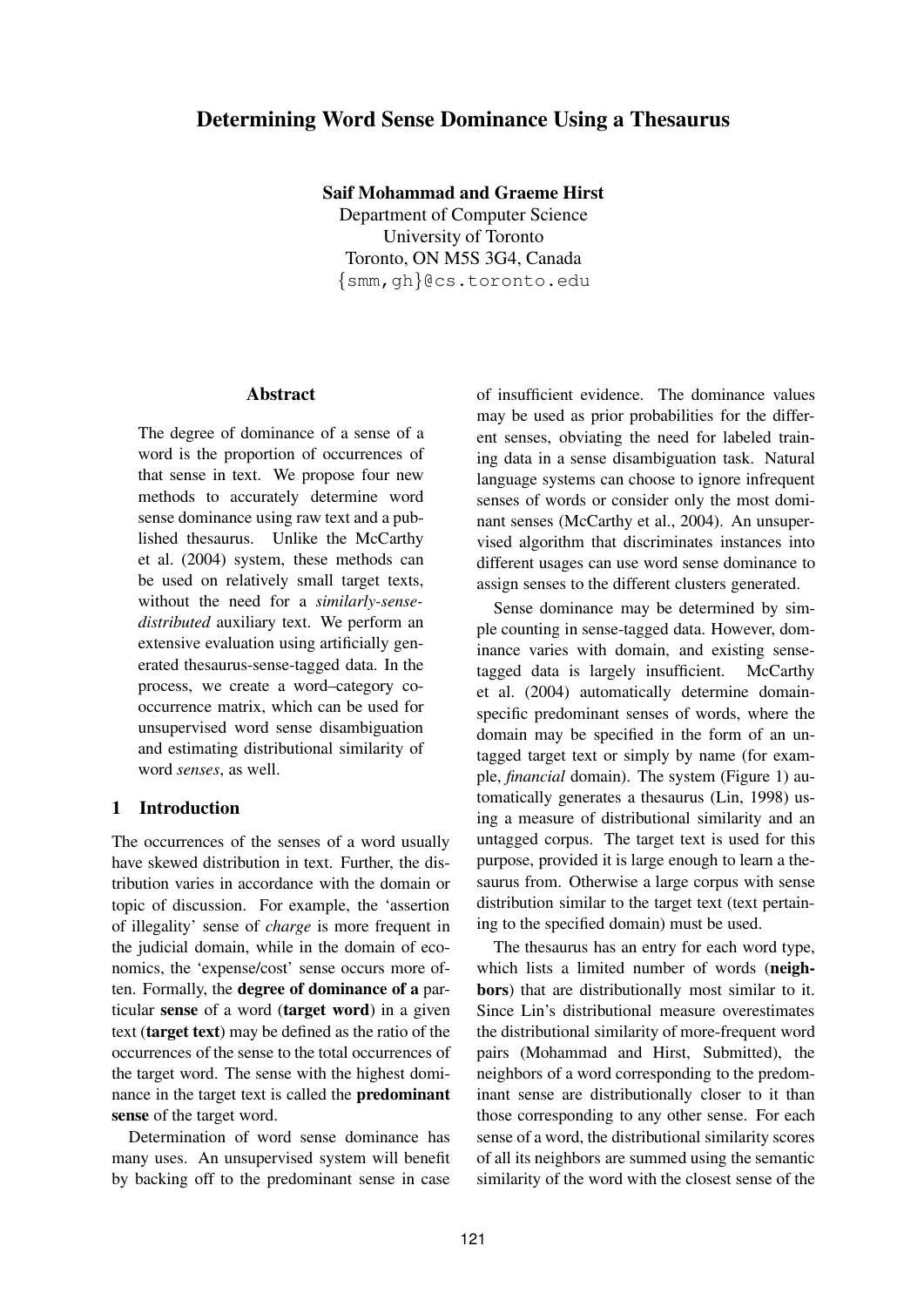

Figure 1: The McCarthy et al. system.



Figure 2: Our system.

neighbor as weight. The sense that gets the highest score is chosen as the predominant sense.

The McCarthy et al. system needs to re-train (create a new thesaurus) every time it is to determine predominant senses in data from a different domain. This requires large amounts of partof-speech-tagged and chunked data from that domain. Further, the target text must be large enough to learn a thesaurus from (Lin (1998) used a 64 million-word corpus), or a large auxiliary text with a sense distribution similar to the target text must be provided (McCarthy et al. (2004) separately used 90-, 32.5-, and 9.1-million-word corpora).

By contrast, in this paper we present a method that accurately determines sense dominance even in relatively small amounts of target text (a few hundred sentences); although it does use a corpus, it does not require a *similarly-sense-distributed* corpus. Nor does our system (Figure 2) need any part-of-speech-tagged data (although that may improve results further), and it does not need to generate a thesaurus or execute any such timeintensive operation at run time. Our method stands on the hypothesis that words surrounding the target word are indicative of its intended sense, and that the dominance of a particular sense is proportional to the relative strength of association between it and co-occurring words in the target text.

We therefore rely on first-order co-occurrences, which we believe are better indicators of a word's characteristics than second-order co-occurrences (distributionally similar words).

## **2 Thesauri**

Published thesauri, such as *Roget's* and *Macquarie*, divide the English vocabulary into around a thousand **categories**. Each category has a list of semantically related words, which we will call **category terms** or **c-terms** for short. Words with multiple meanings may be listed in more than one category. For every word type in the vocabulary of the thesaurus, the index lists the categories that include it as a c-term. Categories roughly correspond to coarse senses of a word (Yarowsky, 1992), and the two terms will be used interchangeably. For example, in the *Macquarie Thesaurus*, *bark* is a c-term in the categories 'animal noises' and 'membrane'. These categories represent the coarse senses of *bark*. Note that published thesauri are structurally quite different from the "thesaurus" automatically generated by Lin (1998), wherein a word has exactly one entry, and its neighbors may be semantically related to it in any of its senses. All future mentions of *thesaurus* will refer to a published thesaurus.

While other sense inventories such as WordNet exist, use of a published thesaurus has three distinct advantages: (i) coarse senses—it is widely believed that the sense distinctions of WordNet are far too fine-grained (Agirre and Lopez de Lacalle Lekuona (2003) and citations therein); (ii) computational ease—with just around a thousand categories, the word–category matrix has a manageable size; (iii) widespread availability—thesauri are available (or can be created with relatively less effort) in numerous languages, while Word-Net is available only for English and a few romance languages. We use the *Macquarie Thesaurus* (Bernard, 1986) for our experiments. It consists of 812 categories with around 176,000 c-terms and 98,000 word types. Note, however, that using a sense inventory other than WordNet will mean that we cannot directly compare performance with McCarthy et al. (2004), as that would require knowing exactly how thesaurus senses map to WordNet. Further, it has been argued that such a mapping across sense inventories is at best difficult and maybe impossible (Kilgarriff and Yallop (2001) and citations therein).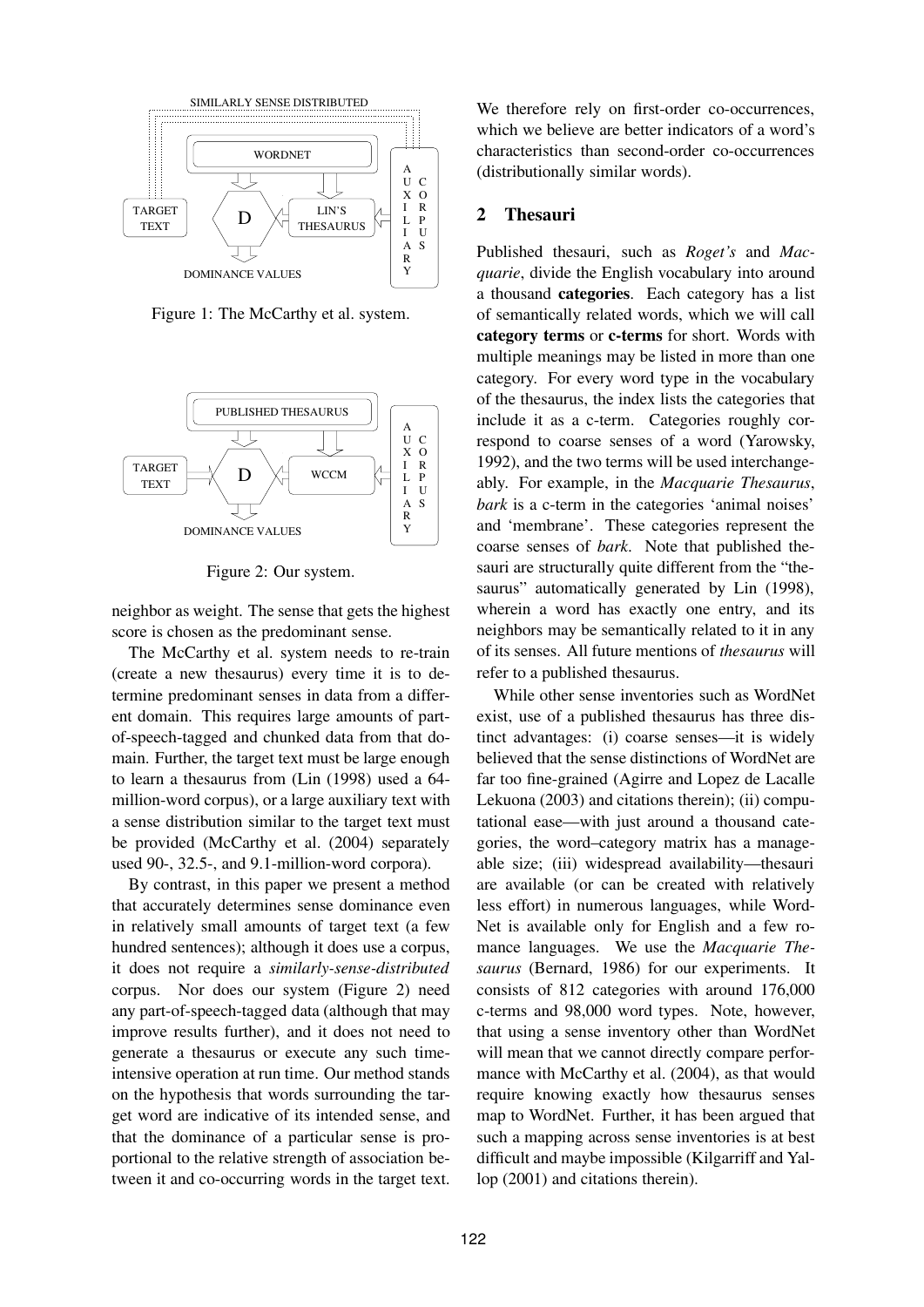## **3 Co-occurrence Information**

## **3.1 Word–Category Co-occurrence Matrix**

The strength of association between a particular category of the target word and its co-occurring words can be very useful—calculating word sense dominance being just one application. To this end we create the **word–category co-occurrence matrix (WCCM)** in which one dimension is the list of all words  $(w_1, w_2, ...)$  in the vocabulary, and the other dimension is a list of all categories  $(c_1, c_2, \ldots).$ 

|          | $c_1$    | $c_2$                                                                                                       | $\cdots$ | $c_i$    |  |
|----------|----------|-------------------------------------------------------------------------------------------------------------|----------|----------|--|
|          |          | $\begin{array}{ccc} w_1 & m_{11} & m_{12} & \dots & m_{1j} \\ m_{21} & m_{22} & \dots & m_{2j} \end{array}$ |          |          |  |
|          |          |                                                                                                             |          |          |  |
| $\pm$ 1  |          |                                                                                                             |          |          |  |
| $W_i$    | $m_{i1}$ | $m_{i2}$                                                                                                    | $\sim$   | $m_{ij}$ |  |
| $\vdots$ |          |                                                                                                             |          |          |  |

A particular cell,  $m_{ij}$ , pertaining to word  $w_i$  and category  $c_j$ , is the number of times  $w_i$  occurs in a predetermined window around any c-term of *c<sup>j</sup>* in a text corpus. We will refer to this particular WCCM created after the *first* pass over the text as the **base WCCM**. A contingency table for any particular word *w* and category *c* (see below) can be easily generated from the WCCM by collapsing cells for all other words and categories into one and summing up their frequencies. The application of a suitable statistic will then yield the strength of association between the word and the category.

$$
\begin{array}{c}\n c \quad \neg c \\
 \hline\n w \quad n_{wc} \quad n_{w} \\
 \neg w \quad n_{\neg c} \quad n_{\neg \neg} \\
\end{array}
$$

Even though the base WCCM is created from unannotated text, and so is expected to be noisy, we argue that it captures strong associations reasonably accurately. This is because the errors in determining the true category that a word cooccurs with will be distributed thinly across a number of other categories (details in Section 3.2). Therefore, we can take a *second* pass over the corpus and determine the intended sense of each word using the word–category co-occurrence frequency (from the base WCCM) as evidence. We can thus create a newer, more accurate, **bootstrapped WCCM** by populating it just as mentioned earlier, except that this time counts of only the cooccurring word and the disambiguated category

are incremented. The steps of word sense disambiguation and creating new bootstrapped WCCMs can be repeated until the bootstrapping fails to improve accuracy significantly.

The cells of the WCCM are populated using a large untagged corpus (usually different from the target text) which we will call the **auxiliary corpus**. In our experiments we use a subset (all except every twelfth sentence) of the *British National Corpus World Edition (BNC)* (Burnard, 2000) as the auxiliary corpus and a window size of  $\pm 5$ words. The remaining one twelfth of the *BNC* is used for evaluation purposes. Note that if the target text belongs to a particular domain, then the creation of the WCCM from an auxiliary text of the same domain is expected to give better results than the use of a domain-free text.

### **3.2 Analysis of the Base WCCM**

The use of untagged data for the creation of the base WCCM means that words that do not really co-occur with a certain category but rather do so with a homographic word used in a different sense will (erroneously) increment the counts corresponding to the category. Nevertheless, the strength of association, calculated from the base WCCM, of words that truly and strongly co-occur with a certain category will be reasonably accurate despite this noise.

We demonstrate this through an example. Assume that category *c* has 100 c-terms and each cterm has 4 senses, only one of which corresponds to *c* while the rest are randomly distributed among other categories. Further, let there be 5 sentences each in the auxiliary text corresponding to every c-term–sense pair. If the window size is the complete sentence, then words in 2,000 sentences will increment co-occurrence counts for *c*. Observe that 500 of these sentences truly correspond to category *c*, while the other 1500 pertain to about 300 other categories. Thus on average 5 sentences correspond to each category other than *c*. Therefore in the 2000 sentences, words that truly co-occur with *c* will likely occur a large number of times, while the rest will be spread out thinly over 300 or so other categories.

We therefore claim that the application of a suitable statistic, such as odds ratio, will result in significantly large association values for word– category pairs where the word truly and strongly co-occurs with the category, and the effect of noise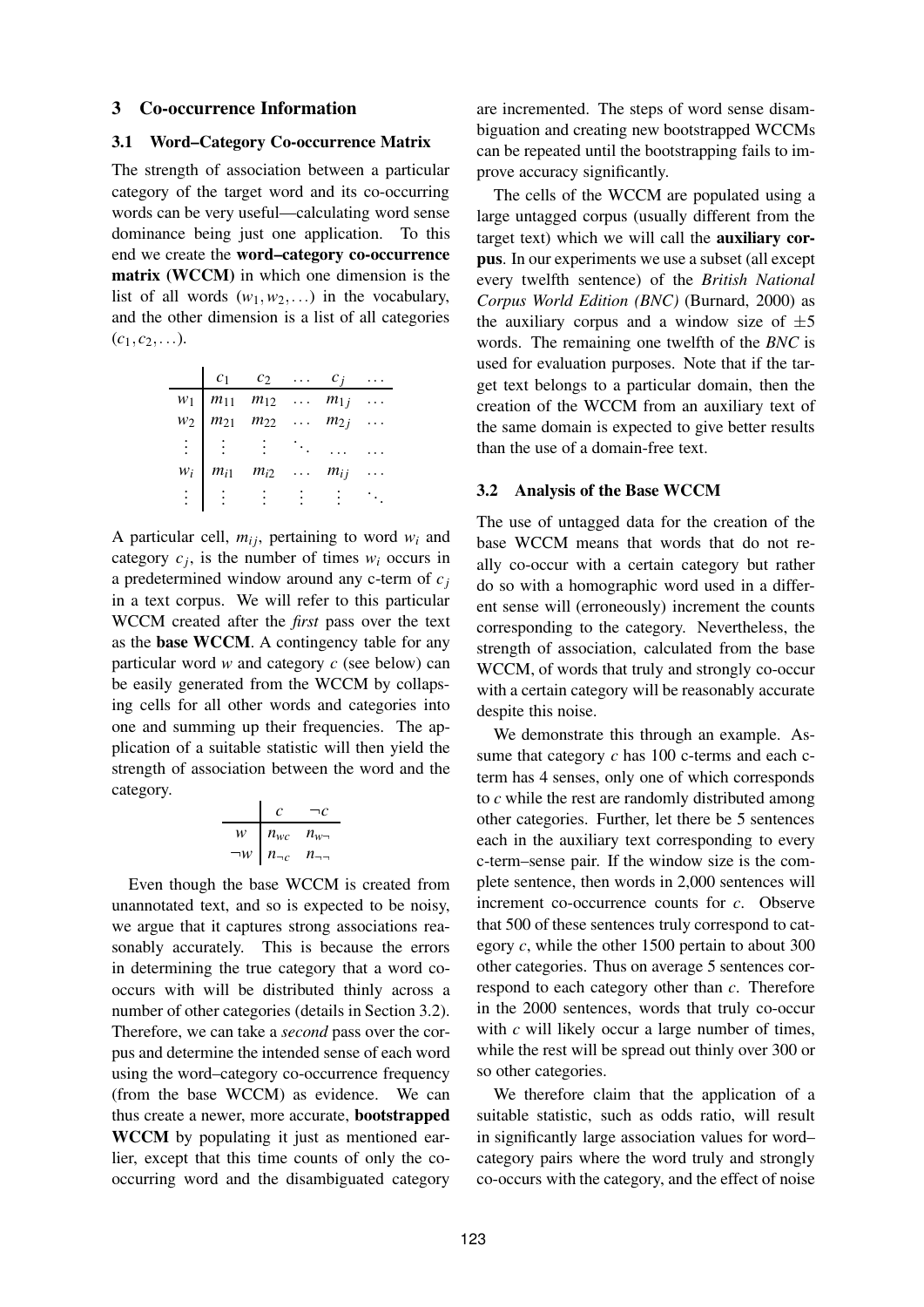will be insignificant. The word–category pairs having low strength of association will likely be adversely affected by the noise, since the amount of noise may be comparable to the actual strength of association. In most natural language applications, the strength of association is evidence for a particular proposition. In that case, even if association values from all pairs are used, evidence from less-reliable, low-strength pairs will contribute little to the final cumulative evidence, as compared to more-reliable, high-strength pairs. Thus even if the base WCCM is less accurate when generated from untagged text, it can still be used to provide association values suitable for most natural language applications. Experiments to be described in section 6 below substantiate this.

## **3.3 Measures of Association**

The strength of association between a sense or category of the target word and its co-occurring words may be determined by applying a suitable statistic on the corresponding contingency table. Association values are calculated from observed frequencies  $(n_{wc}, n_{\neg c}, n_{w\neg}$ , and  $n_{\neg \neg}$ ), marginal frequencies ( $n_{w*} = n_{wc} + n_{w-}; n_{w*} = n_{-c} + n_{-i}; n_{*c} =$  $n_{wc} + n_{\neg c}$ ; and  $n_{\overline{m}} = n_{w\overline{n}} + n_{\overline{n}}$ , and the sample size ( $N = n_{wc} + n_{\neg c} + n_{w} + n_{\neg \neg}$ ). We provide experimental results using Dice coefficient (*Dice*), cosine (cos), pointwise mutual information (*pmi*), odds ratio (*odds*), Yule's coefficient of colligation (*Yule*), and phi coefficient  $(\phi)^1$ .

### **4 Word Sense Dominance**

We examine each occurrence of the target word in a given untagged target text to determine dominance of any of its senses. For each occurrence  $t'$  of a target word  $t$ , let  $T'$  be the set of words (tokens) co-occurring within a predetermined window around  $t'$ ; let *T* be the union of all such  $T'$ and let  $\mathscr{X}_t$  be the set of all such  $T'$ . (Thus  $|\mathscr{X}_t|$  is equal to the number of occurrences of *t*, and  $|T|$  is equal to the total number of words (tokens) in the windows around occurrences of *t*.) We describe

<sup>1</sup>Measures of association (Sheskin, 2003):

$$
\cos(w, c) = \frac{n_{wc}}{\sqrt{n_{w*}} \times \sqrt{n_{*c}}}, \, pmi(w, c) = \log \frac{n_{wc} \times N}{n_{w*} \times n_{*c}},
$$
\n
$$
odds(w, c) = \frac{n_{wc} \times n_{\text{max}}}{n_{w\text{max}} \times n_{\text{max}}}, \, \, \text{Yule}(w, c) = \frac{\sqrt{odds(w, c)} - 1}{\sqrt{odds(w, c)} + 1},
$$
\n
$$
Dice(w, c) = \frac{2 \times n_{wc}}{n_{w*} + n_{*c}}, \, \phi(w, c) = \frac{(n_{wc} \times n_{\text{max}}) - (n_{w\text{max}} \times n_{\text{max}})}{\sqrt{n_{w*} \times n_{\text{max}} \times n_{*c} \times n_{\text{max}}}}
$$

|                                  | Weighted  | Unweighted |
|----------------------------------|-----------|------------|
|                                  | voting    | voting     |
| Implicit sense<br>disambiguation | $D_{I,W}$ | $D_{LU}$   |
| Explicit sense<br>disambiguation | $D_{E,W}$ | $D_{E,U}$  |

Figure 3: The four dominance methods.

four methods (Figure 3) to determine dominance  $(D_{I,W}, D_{I,U}, D_{E,W}, \text{ and } D_{E,U})$  and the underlying assumptions of each.

 $D_{I,W}$  is based on the assumption that the more dominant a particular sense is, the greater the strength of its association with words that co-occur with it. For example, if most occurrences of *bank* in the target text correspond to 'river bank', then the strength of association of 'river bank' with all of *bank*'s co-occurring words will be larger than the sum for any other sense. Dominance  $D_{I,W}$  of a sense or category (*c*) of the target word (*t*) is:

$$
D_{I,W}(t,c) = \frac{\sum_{w \in T} A(w,c)}{\sum_{c' \in senses(t)} \sum_{w \in T} A(w,c')} \tag{1}
$$

where *A* is any one of the measures of association from section 3.3. Metaphorically, words that cooccur with the target word give a weighted vote to each of its senses. The weight is proportional to the strength of association between the sense and the co-occurring word. The dominance of a sense is the ratio of the total votes it gets to the sum of votes received by all the senses.

A slightly different assumption is that the more dominant a particular sense is, the greater the number of co-occurring words having highest strength of association with that sense (as opposed to any other). This leads to the following methodology. Each co-occurring word casts an equal, unweighted vote. It votes for that sense (and no other) of the target word with which it has the highest strength of association. The dominance  $D_{I,U}$  of the sense is the ratio of the votes it gets to the total votes cast for the word (number of cooccurring words).

$$
D_{I,U}(t,c) = \frac{|\{w \in T : Sns_1(w,t) = c\}|}{|T|} (2)
$$

$$
Sns_1(w,t) = \operatorname{argmax}_{c' \in senses(t)} A(w,c')
$$
 (3)

Observe that in order to determine  $D_{I,W}$  or  $D_{I,U}$ , we do not need to explicitly disambiguate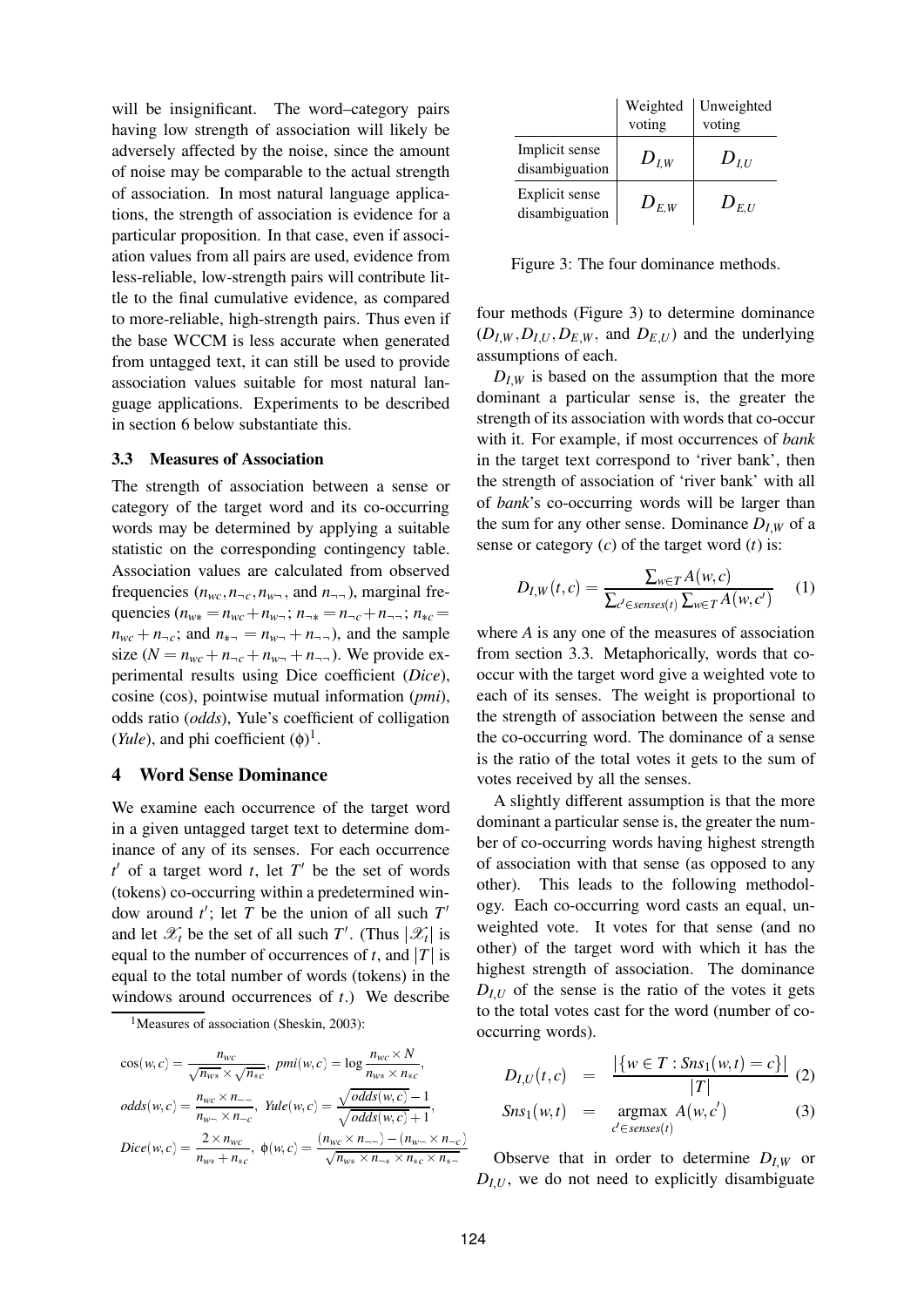the senses of the target word's occurrences. We now describe alternative approaches that may be used for explicit sense disambiguation of the target word's occurrences and thereby determine sense dominance (the proportion of occurrences of that sense).  $D_{E,W}$  relies on the hypothesis that the intended sense of any occurrence of the target word has highest strength of association with its cooccurring words.

$$
D_{E,W}(t,c) = \frac{|\{T' \in \mathscr{X}_t : \text{Sns}_2(T',t) = c\}|}{|\mathscr{X}_t|} \tag{4}
$$

$$
Sns_2(T',t) = \underset{c' \in senses(t)}{\operatorname{argmax}} \sum_{w \in T'} A(w,c') \tag{5}
$$

Metaphorically, words that co-occur with the target word give a weighted vote to each of its senses just as in  $D_{I,W}$ . However, votes from co-occurring words in an occurrence are summed to determine the intended sense (sense with the most votes) of the target word. The process is repeated for all occurrences that have the target word. If each word that co-occurs with the target word votes as described for  $D_{I,U}$ , then the following hypothesis forms the basis of  $D_{E,U}$ : in a particular occurrence, the sense that gets the maximum votes from its neighbors is the intended sense.

$$
D_{E,U}(t,c) = \frac{|\{T' \in \mathcal{X}_t : Sns_3(T',t) = c\}|}{|\mathcal{X}_t|} \quad (6)
$$

 $Sns_3(T', t) = \text{argmax}$  $c' \in$ *senses* $(t)$  $|\{w \in T' : Sns_1(w,t) = c'\}|$ (7)

In methods  $D_{E,W}$  and  $D_{E,U}$ , the dominance of a sense is the proportion of occurrences of that sense.

The degree of dominance provided by all four methods has the following properties: (i) The dominance values are in the range 0 to 1—a score of 0 implies lowest possible dominance, while a score of 1 means that the dominance is highest. (ii) The dominance values for all the senses of a word sum to 1.

#### **5 Pseudo-Thesaurus-Sense-Tagged Data**

To evaluate the four dominance methods we would ideally like sentences with target words annotated with senses from the thesaurus. Since human annotation is both expensive and time intensive, we present an alternative approach of artificially generating thesaurus-sense-tagged data following the ideas of Leacock et al. (1998). Around 63,700 of the 98,000 word types in the *Macquarie Thesaurus* are **monosemous**—listed under just one of the 812 categories. This means that on average around 77 c-terms per category are monosemous. **Pseudo-thesaurus-sense-tagged (PTST) data** for a non-monosemous target word *t* (for example, *brilliant*) used in a particular sense or category *c* of the thesaurus (for example, 'intelligence') may be generated as follows. Identify monosemous c-terms (for example, *clever*) belonging to the same category as *c*. Pick sentences containing the monosemous c-terms from an untagged auxiliary text corpus.

#### *Hermione had a clever plan.*

In each such sentence, replace the monosemous word with the target word *t*. In theory the cterms in a thesaurus are near-synonyms or at least strongly related words, making the replacement of one by another acceptable. For the sentence above, we replace *clever* with *brilliant*. This results in (artificial) sentences with the target word used in a sense corresponding to the desired category. Clearly, many of these sentences will not be linguistically well formed, but the non-monosemous c-term used in a particular sense is likely to have similar co-occurring words as the monosemous cterm of the same category.<sup>2</sup> This justifies the use of these pseudo-thesaurus-sense-tagged data for the purpose of evaluation.

We generated PTST test data for the head words in SENSEVAL-1 English lexical sample space<sup>3</sup> using the *Macquarie Thesaurus* and the held out subset of the *BNC* (every twelfth sentence).

#### **6 Experiments**

We evaluate the four dominance methods, like McCarthy et al. (2004), through the accuracy of a naive sense disambiguation system that always gives out the predominant sense of the target word. In our experiments, the predominant sense is determined by each of the four dominance methods, individually. We used the following setup to study the effect of sense distribution on performance.

 $2$ Strong collocations are an exception to this, and their effect must be countered by considering larger window sizes. Therefore, we do not use a window size of just one or two words on either side of the target word, but rather windows of  $\pm$ 5 words in our experiments.

<sup>3</sup>SENSEVAL-1 head words have a wide range of possible senses, and availability of alternative sense-tagged data may be exploited in the future.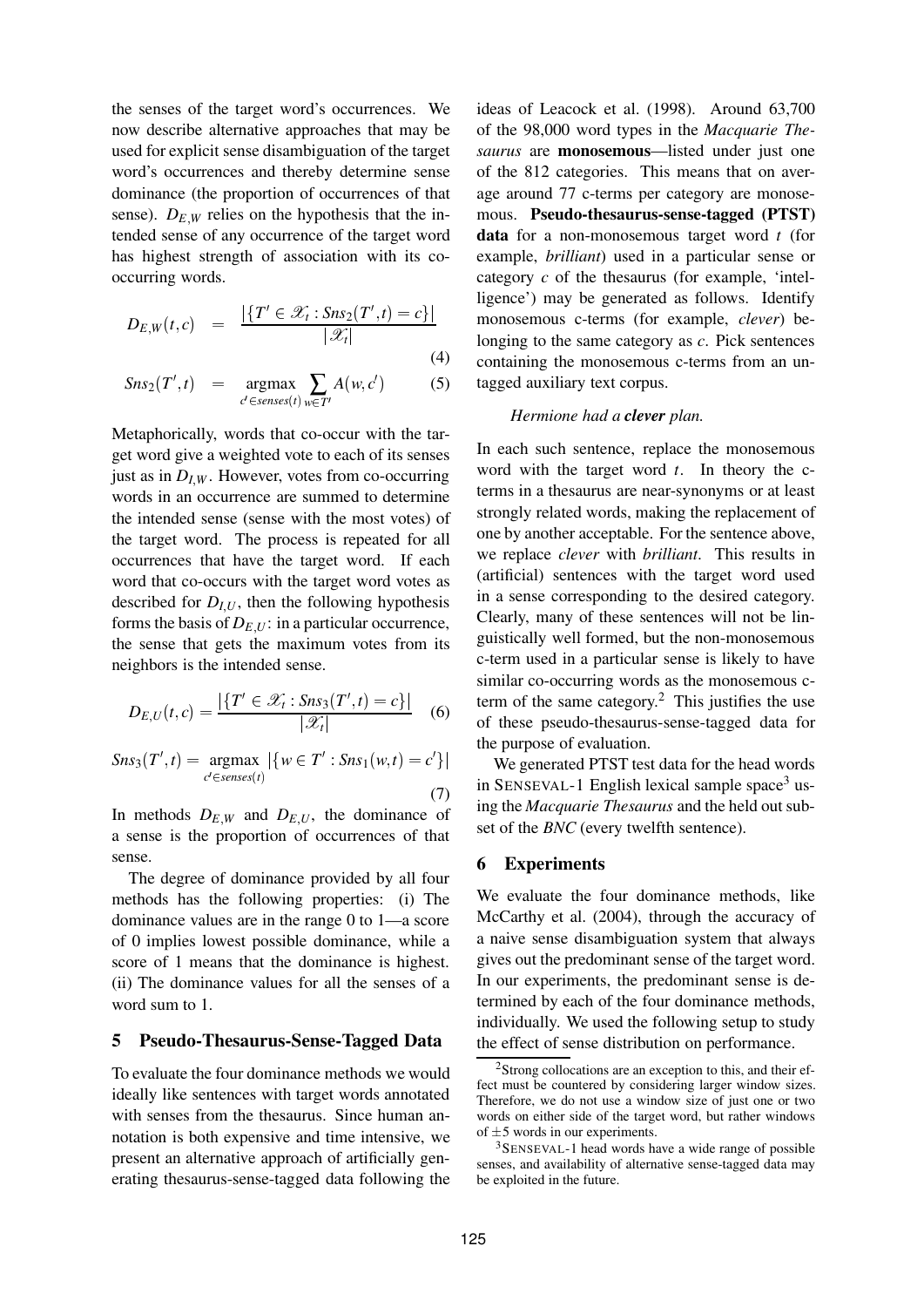

Figure 4: Best results: four dominance methods

#### **6.1 Setup**

For each target word for which we have PTST data, the two most dominant senses are identified, say *s*<sup>1</sup> and *s*2. If the number of sentences annotated with  $s_1$  and  $s_2$  is *x* and *y*, respectively, where  $x > y$ , then all *y* sentences of  $s_2$  and the first *y* sentences of *s*<sup>1</sup> are placed in a **data bin**. Eventually the bin contains an equal number of PTST sentences for the two most dominant senses of each target word. Our data bin contained 17,446 sentences for 27 nouns, verbs, and adjectives. We then generate different test data sets  $d_{\alpha}$  from the bin, where  $\alpha$  takes values  $0, 1, 2, \ldots, 1$ , such that the fraction of sentences annotated with  $s_1$  is  $\alpha$  and those with  $s_2$  is  $1 - \alpha$ . Thus the data sets have different dominance values even though they have the same number of sentences—half as many in the bin.

Each data set  $d_{\alpha}$  is given as input to the naive sense disambiguation system. If the predominant sense is correctly identified for all target words, then the system will achieve highest accuracy, whereas if it is falsely determined for all target words, then the system achieves the lowest accuracy. The value of α determines this **upper bound** and **lower bound**. If  $\alpha$  is close to 0.5, then even if the system correctly identifies the predominant sense, the naive disambiguation system cannot achieve accuracies much higher than 50%. On the other hand, if  $\alpha$  is close to 0 or 1, then the system may achieve accuracies close to 100%. A disambiguation system that randomly chooses one of the two possible senses for each occurrence of the target word will act as the baseline. Note that no matter what the distribution of the two senses ( $\alpha$ ), this system will get an accuracy of 50%.



Figure 5: Best results: base vs. bootstrapped

#### **6.2 Results**

Highest accuracies achieved using the four dominance methods and the measures of association that worked best with each are shown in Figure 4. The table below the figure shows **mean distance below upper bound (MDUB)** for all  $\alpha$  values considered. Measures that perform almost identically are grouped together and the MDUB values listed are averages. The window size used was  $\pm 5$  words around the target word. Each dataset  $d_{\alpha}$ , which corresponds to a different target text in Figure 2, was processed in less than 1 second on a 1.3GHz machine with 16GB memory. Weighted voting methods,  $D_{E,W}$  and  $D_{I,W}$ , perform best with MDUBs of just .02 and .03, respectively. Yule's coefficient, odds ratio, and pmi give near-identical, maximal accuracies for all four methods with a slightly greater divergence in  $D_{I,W}$ , where pmi does best. The φ coefficient performs best for unweighted methods. Dice and cosine do only slightly better than the baseline. In general, results from the method–measure combinations are symmetric across  $\alpha = 0.5$ , as they should be.

Marked improvements in accuracy were achieved as a result of bootstrapping the WCCM (Figure 5). Most of the gain was provided by the first iteration itself, whereas further iterations resulted in just marginal improvements. bootstrapped results reported in this paper pertain to just one iteration. Also, the bootstrapped WCCM is 72% smaller, and 5 times faster at processing the data sets, than the base WCCM, which has many non-zero cells even though the corresponding word and category never actually co-occurred (as mentioned in Section 3.2 earlier).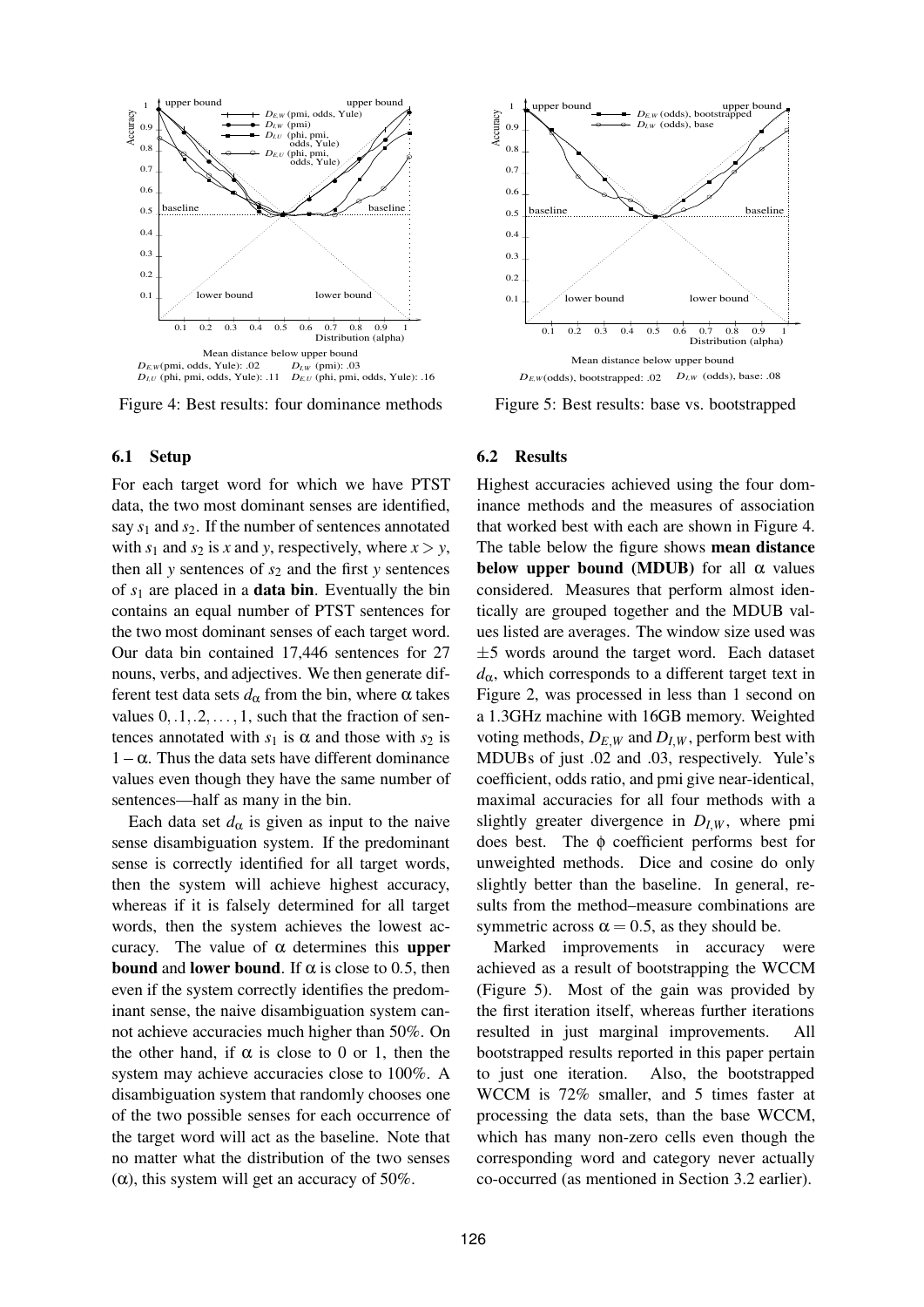## **6.3 Discussion**

Considering that this is a completely unsupervised approach, not only are the accuracies achieved using the weighted methods well above the baseline, but also remarkably close to the upper bound. This is especially true for  $\alpha$  values close to 0 and 1. The lower accuracies for α near 0.5 are understandable as the amount of evidence towards both senses of the target word are nearly equal.

Odds, pmi, and Yule perform almost equally well for all methods. Since the number of times two words co-occur is usually much less than the number of times they occur individually, pmi tends to approximate the logarithm of odds ratio. Also, Yule is a derivative of odds. Thus all three measures will perform similarly in case the co-occurring words give an unweighted vote for the most appropriate sense of the target as in  $D_{III}$ and  $D_{E,U}$ . For the weighted voting schemes,  $D_{I,W}$ and  $D_{E,W}$ , the effect of scale change is slightly higher in  $D_{I,W}$  as the weighted votes are summed over the complete text to determine dominance. In  $D_{E,W}$  the small number of weighted votes summed to determine the sense of the target word may be the reason why performances using pmi, Yule, and odds do not differ markedly. Dice coefficient and cosine gave below-baseline accuracies for a number of sense distributions. This suggests that the normalization $4$  to take into account the frequency of individual events inherent in the Dice and cosine measures may not be suitable for this task.

The accuracies of the dominance methods remain the same if the target text is partitioned as per the target word, and each of the pieces is given individually to the disambiguation system. The average number of sentences per target word in each dataset  $d_{\alpha}$  is 323. Thus the results shown above correspond to an average target text size of only 323 sentences.

We repeated the experiments on the base WCCM after filtering out (setting to 0) cells with frequency less than 5 to investigate the effect on accuracies and gain in computation time (proportional to size of WCCM). There were no marked changes in accuracy but a 75% reduction in size of the WCCM. Using a window equal to the complete sentence as opposed to  $\pm 5$  words on either side of the target resulted in a drop of accuracies.

## **7 Related Work**

The WCCM has similarities with latent semantic analysis, or LSA, and specifically with work by Schütze and Pedersen (1997), wherein the dimensionality of a word–word co-occurrence matrix is reduced to create a word–concept matrix. However, there is no non-heuristic way to determine when the dimension reduction should stop. Further, the generic concepts represented by the reduced dimensions are not interpretable, i.e., one cannot determine which concepts they represent in a given sense inventory. This means that LSA cannot be used directly for tasks such as unsupervised sense disambiguation or determining semantic similarity of known concepts. Our approach does not have these limitations.

Yarowsky (1992) uses the product of a mutual information–like measure and frequency to identify words that best represent each category in the *Roget's Thesaurus* and uses these words for sense disambiguation with a Bayesian model. We improved the accuracy of the WCCM using simple bootstrapping techniques, used all the words that co-occur with a category, and proposed four new methods to determine sense dominance two of which do explicit sense disambiguation. Véronis (2005) presents a graph theory–based approach to identify the various senses of a word in a text corpus without the use of a dictionary. Highly interconnected components of the graph represent the different senses of the target word. The node (word) with the most connections in a component is representative of that sense and its associations with words that occur in a test instance are used as evidence for that sense. However, these associations are at best only rough estimates of the associations between the sense and co-occurring words, since a sense in his system is represented by a single (possibly ambiguous) word. Pantel (2005) proposes a framework for ontologizing lexical resources. For example, co-occurrence vectors for the nodes in WordNet can be created using the cooccurrence vectors for words (or lexicals). However, if a leaf node has a single lexical, then once the appropriate co-occurring words for this node are identified (coup phase), they are assigned the same co-occurrence counts as that of the lexical.<sup>5</sup>

<sup>&</sup>lt;sup>4</sup>If two events occur individually a large number of times, then they must occur together much more often to get substantial association scores through pmi or odds, as compared to cosine or the Dice coefficient.

<sup>5</sup>A word may have different, stronger-than-chance strengths of association with multiple *senses* of a lexical. These are different from the association of the word with the *lexical*.